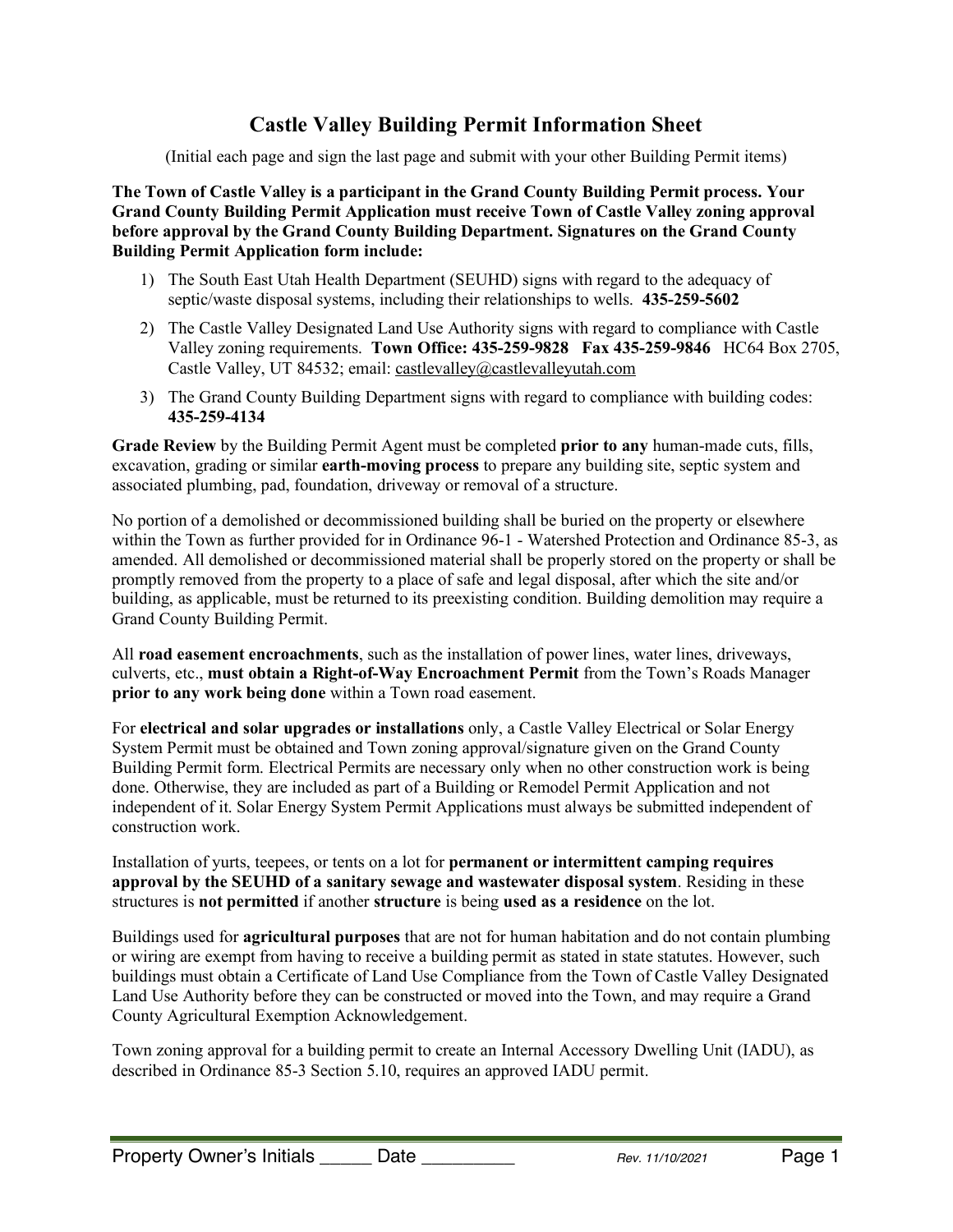**RV and travel trailers installed for intermittent or permanent residency** require a Temporary Dwelling Permit. RVs and travel trailers that are to be kept on the property and used as a dwelling before or during construction also require a Decommissioning Contract.

For well drilling, contact the Castle Valley Water Agent at 435-259-9828.

# **SUBMISSION REQUIREMENTS**

**In order to gain zoning approval from the Town for a building permit to construct, repair,** reconstruct or alter any building, to move any building onto a lot, or any other project that requires **a Grand County Building Permit, Applicants must provide the following unless determined to be inapplicable by the Designated Land Use Authority:**

**A**. **CASTLE VALLEY SEPTIC PERMIT APPLICATION** with submission of all information specified on the application form, approved and signed by the Building Permit Agent when a septic system is being installed or upgraded. If a septic system is being installed or upgraded to supply an existing building with plumbing for the first time, a statement of change of use may be required if deemed relevant by the Designated Land Use Authority.

**B. PLOT PLAN** drawn to scale (8.5 X 11 freehand drawings are acceptable), with all dimensions and distances clearly noted and labeled regarding:

- 1. Lot number, date, name, address, telephone contact.
- 2. Property lines, road easements, setbacks, and a topographical drawing prepared by registered land surveyor or civil engineer if deemed necessary by the Designated Land Use Authority to determine compliance with setbacks.
- 3. Well and septic systems and all connections.
- 4. All existing structures and their use including recreational vehicles and motor homes being used as temporary dwellings.
- 5. If relevant, a statement of change of use, listing the old use of structure and its new intended use.
- 6. All existing structures and their combined square footage. Combined square footage for each building is determined by adding together the floor area of each story of the building plus the area which is directly below exterior roofs as measured from the exterior wall of a building to the roof's edge (see illustration B). The floor area of each story of a building is measured from exterior wall to exterior wall and includes all spaces within that area such as, but not limited to, unfinished spaces, stairwells, closets, and other non-habitable space that have a ceiling height of five (5) feet or more. A basement's floor area should also be added when determining the combined square footage of any building if the ceiling area of 50% or more of the entire basement is three feet or more above finished grade (see illustration A1 and A2). Also, a basement's square footage may only be excluded from the combined square footage calculations if it is partially or completely below Finished Grade (as described above), provided that Finished Grade is no more than three (3) feet above Existing Grade. A topographical drawing prepared by a registered land surveyor or civil engineer shall be required if deemed necessary by the Designated Land Use Authority to determine existing grade or an estimation of pre-development topography.
- 7. Proposed construction, including designated use and its combined square footage as described in section 6.
- 8. Signature of the property owners.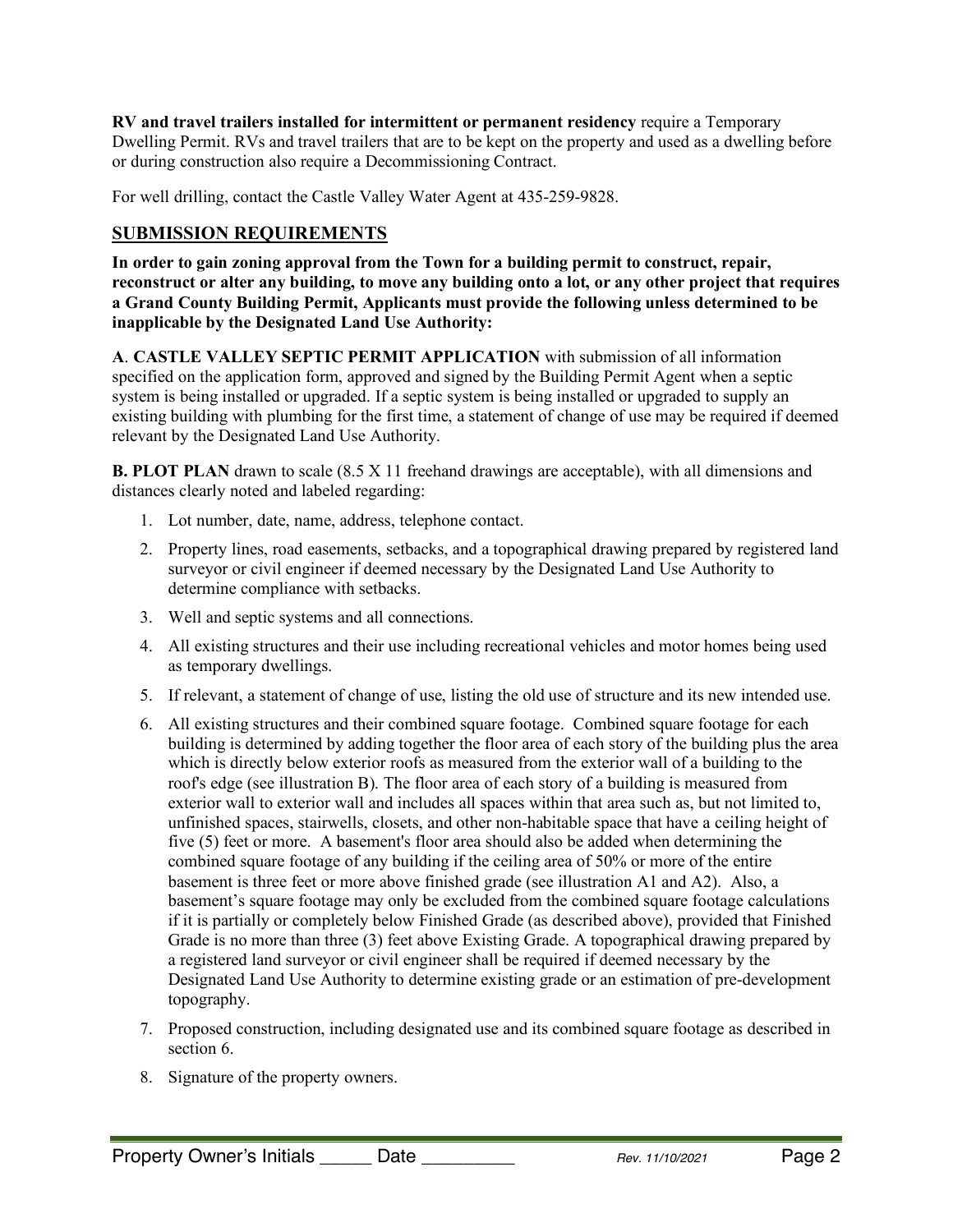**C. BUILDING PLANS** as submitted to the Grand County Building Department.

These must include:

- 1. **Elevations either drawn to scale or with all dimensions clearly noted,**which show building height, finished grade, and existing grade. For sites which have never been disturbed, existing grade shall be the same as natural grade which is the elevation of the surface of the ground that existed before any earth was moved. When existing structures or older disturbances to the land make natural grade indistinguishable from existing grade, existing grade is the ground level established when the existing structure or disturbance was created. **Recent earthwork will not necessarily qualify as existing grade and will require a determination from the Building Permit Agent as part of the Grade Review**. Building height is measured as the vertical distance between a horizontal line extending from the highest point of any roof, wall, or parapet (not including chimneys or vents) and the lower of either 1) the lowest point where the vertical face (or a vertical line extending directly below the vertical face) around the perimeter of the building intersects the Existing Grade or 2) the lowest point where the vertical face (or a vertical line extending directly below the vertical face) around the perimeter of the building intersects the Finished Grade (see illustration C1 and C2). The vertical face of the structure includes, but is not limited to walls, foundations, footings, piers, or columns that support a wall. Piers, columns or posts that support a part of the structure that is not enclosed, such as decks or porches, shall not be considered part of the vertical face of the structure when determining height. **Please be aware that enclosing an open area at a later date may change the height measurement for that structure and will not be allowed if it brings the structure out of compliance with height and square footage limits.** For structures for which no part is enclosed, such as carports, height shall be measured from the highest point of the structure to the lowest point in the Finished Grade directly below the structure. A window well that is entirely within five feet of an exterior wall of the structure or the stair to a basement that is entirely within eight feet of an exterior wall of the structure shall not be considered in determining the finished grade (illustrations D and E). A topographical drawing prepared by a registered land surveyor or civil engineer shall be required if deemed necessary by the Designated Land Use Authority to determine existing grade or an estimation of pre-development topography.
- 2. **Elevations shall also include all exterior light fixtures.**
- 3. **Floor plans either drawn to scale or with all dimensions clearly noted,** showing the square footage for the floor area of each story as defined in Section C.6 above, with the use of each room or area clearly labeled.
- 4. **Roof plans** showing all roofs and their dimensions.

### **E**. **SIGNED FORMS AND OTHER PERMITS**:

- 1. Acknowledgment of One Dwelling Per Platted Lot.
- 2. Acknowledgement of Short-Term Rentals Prohibited.
- 3. Geologic Hazard Release Agreement.
- 4. Temporary Dwelling Permit Application must be completed and approved with all fees paid if the applicant is planning on living in a recreational vehicle or motor home while building another dwelling on the same lot.
- 5. Right-of-Way Encroachment permit for all electrical lines, water lines, and driveways that encroach upon any Castle Valley road easement, completed and approved
- 6. Decommissioning Contract must be completed and approved if a temporary dwelling or preexisting dwelling already exists on the same lot as the proposed dwelling. If determined to be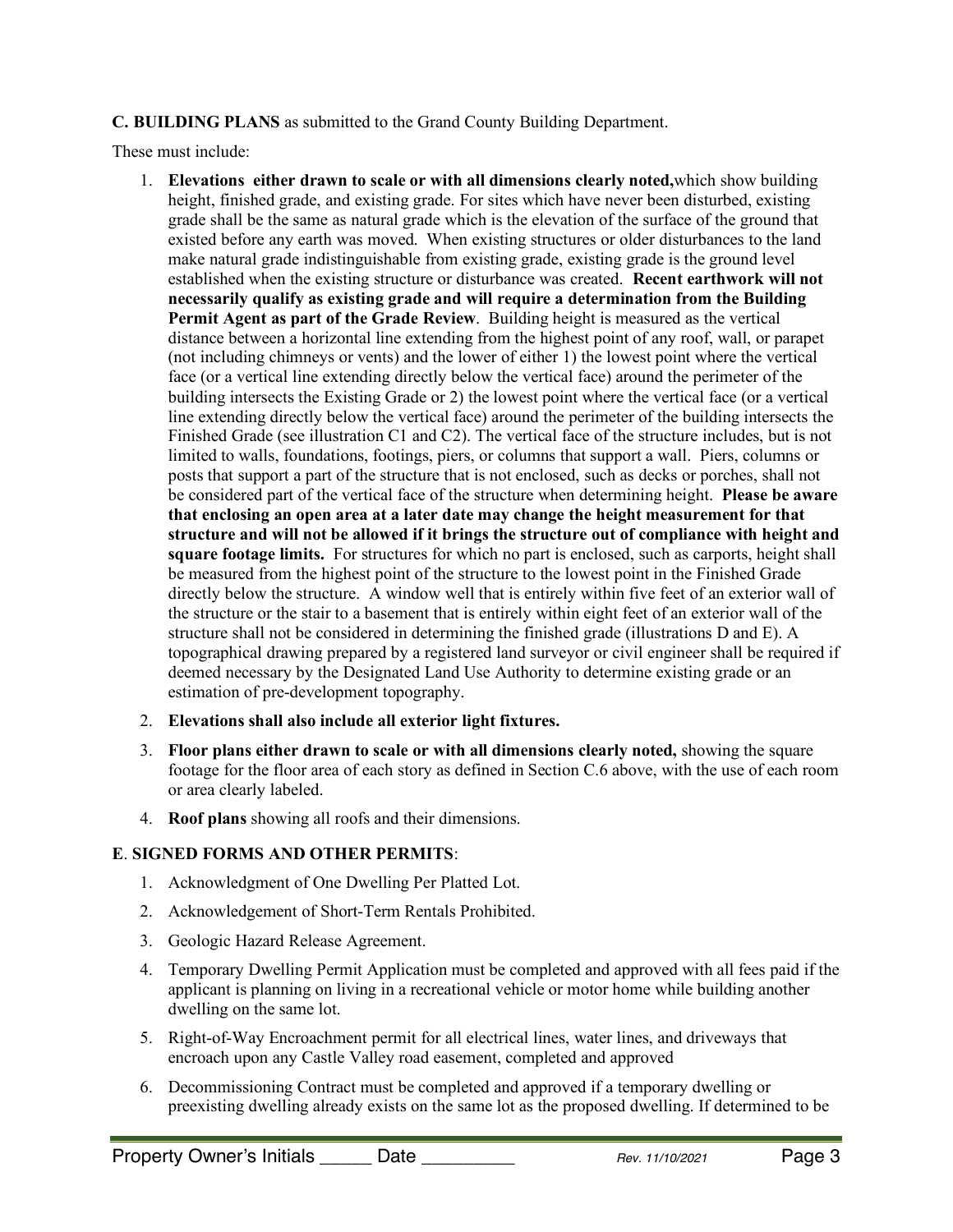nonroutine, the Planning and Land Use Commission (PLUC) will first review the contract at their next regularly scheduled meeting and may set conditions requiring the removal of some fixtures. Once the PLUC has approved the contract, the applicant must sign it and have it notarized. The PLUC Chair then signs and has it recorded in the Recorder's Office of Grand County. Decommissioning must occur within 30 days after occupancy of the new dwelling. If determined to be routine, then the Building Permit Agent may approve the contract and the applicant must sign and have it notarized. The Building Permit Agent then signs and has it recorded in the Recorder's Office of Grand County and a copy is made for our files.

- 7. An approved Internal Accessory Dwelling Unit (IADU) Permit, as described in Ordinance 85-3 Section 5.10, if applying for a building permit to construct, or remodel to create, an IADU.
- 8. Signed copy of this information sheet.

#### **F. INSPECTIONS, SURVEYS AND OTHER AGREEMENTS:**

- 1. Acknowledgment and Release Agreement for lots without legal access signed by applicant (unless determined inapplicable by the Designated Land Use Authority).
- 2. Drainage Review approved and signed by the Town Roads Manager or the Building Permit Agent that shall expire after 12 months, unless a complete Building Permit Application is submitted to the Town within that period.
- 3. Grade Review to determine existing grade signed by Building Permit Agent or other designated official prior to any earth-moving. Topographical drawing prepared by a registered land surveyor or civil engineer if deemed necessary by the Designated Land Use Authority to determine compliance with setbacks or to determine existing grade or an estimation of pre-development topography.
- 4. Certificate of Occupancy inspection will be performed by the Building Permit Agent at the request of the property owner. The Building Permit Agent signs the Grand County Certificate of Occupancy after the Grand County Building Department does so and after doing a site inspection of Castle Valley's Land Use Regulations such as: setbacks, fencing, outdoor lighting, etc.

**G**. **PAYMENT OF ALL ASSESSED FEES** as established in Resolution 2013-1, as amended plus any additional fees incurred to properly evaluate the Application's compliance with Town Land Use Regulations and its impact in the zone in which the land use is to be located.

**H. ANYTHING ELSE DEEMED NECESSARY** in order to properly evaluate a Land Use Application's compliance with Town Land Use Regulations and its impact on the zone in which the land use will be located.

## **THE PRINCIPAL ZONING ISSUES THAT WILL BE REVIEWED ARE AS FOLLOWS:**

- **Only one dwelling per platted lot.** A dwelling is any building or portion of a building that includes all of the following: facilities for living/sleeping, food preparation, bathing, and sanitation (toilet, sink, and approved wastewater disposal system) as defined in Ordinance 85-3.
- **Only one kitchen is allowed per** platted lot. Additional kitchens may be allowed in a separate building through an approved conditional use permit, or as part of a permitted Internal Accessory Dwelling Unit.
- **An accessory building** may contain some of the facilities that define a dwelling in Ordinance 85-3, but not all.
- **Guest houses, apartments, duplexes, or other construction creating more than one dwelling per platted lot are prohibited.**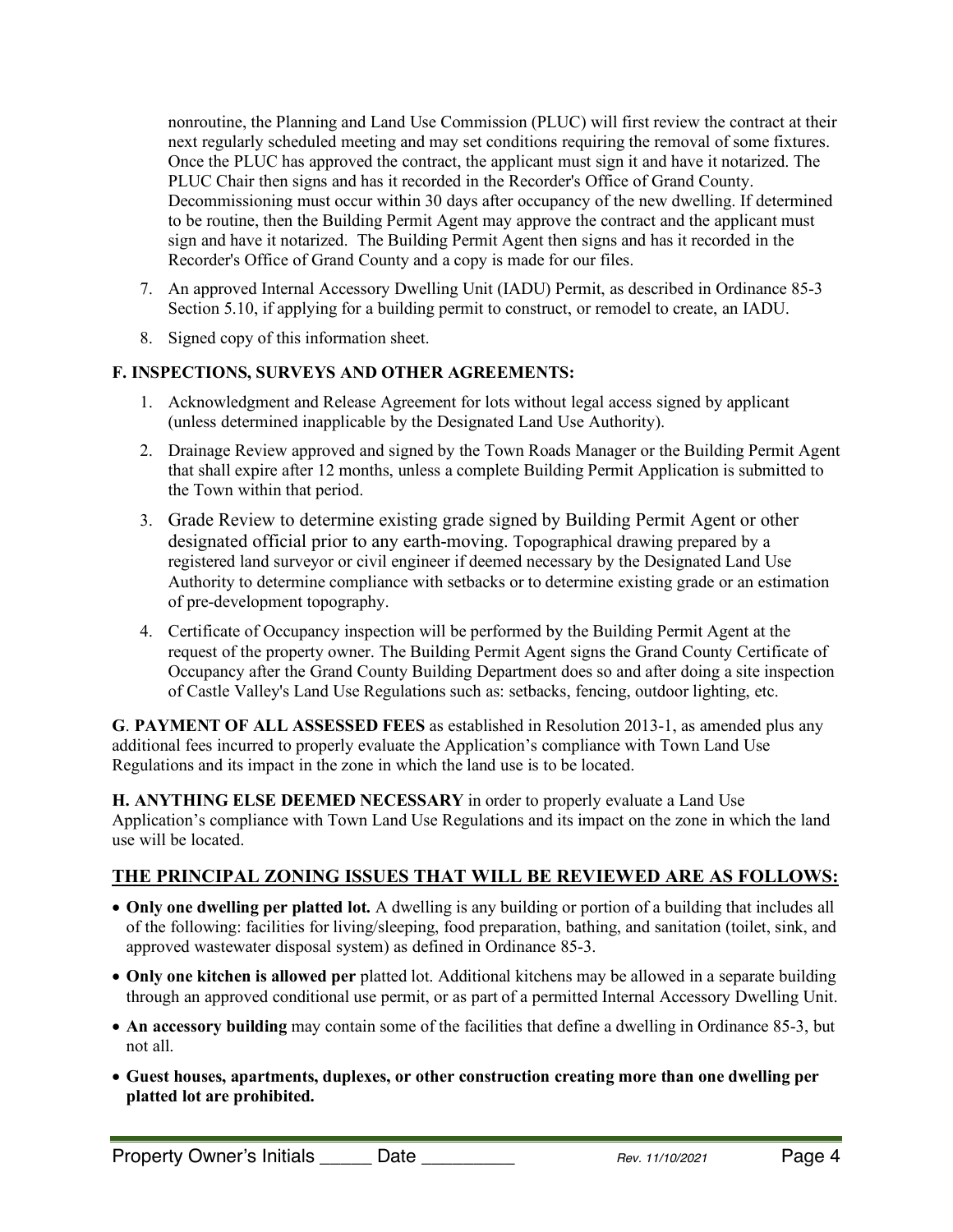• **Short-term rentals for a period of less than thirty (30) days are not permitted.** 

### • **Bed & Breakfasts are prohibited.**

- Livestock feedlots, fur farms, animal hospitals, kennels, animal byproducts rendering plants, and migratory beekeeping operations of any size, either permanent or temporary are prohibited.
- The raising, care, and keeping of more than one and one-half (1.5) animal units of **livestock** per acre on each legally platted lot as determined from section 4.9 of Ordinance 85-3is prohibited. No more than 30 **beehives** can be kept on each legally platted lot.
- Certain **home or premises occupations** (home based business) may be allowed with the approval of a conditional use permit according to sections 4.7 & 4.8 of Ordinance 85-3.
- **Well and septic system setbacks** must be 50 feet from property lines and 50 feet from road easements on road frontage. Septic systems must be at least 100 feet from any well; 200 feet is recommended. Wells must be at least 100 feet from any other well.
- **Building setbacks**:
	- All buildings, including municipal buildings, water wells, solar energy systems and other alternative energy structures, above ground water cisterns, above ground metal shipping containers, portable sheds, and septic systems, shall be set back fifty (50) feet from a platted public street easement line, and 30 feet from the property line between contiguous lots.
	- § Barns, corrals, pens, coops, and sheds for the keeping of livestock shall be located at least 70 feet from property lines between contiguous lots and at least 100 feet from any existing dwelling on a neighboring lot or parcel.
- **Building area** as defined in Section C.6 above **and height limits** as defined in Section D.1 above (see square footage and height calculation worksheets):
	- The combined square footage of all buildings located on a lot shall not exceed 7,000 square feet.
	- § No building or addition to an existing building shall exceed twenty-five (25) feet in building height.
	- § No more than 5,000 square feet of combined square footage on a lot shall exceed building height of nineteen (19) feet tall.
	- § Except for new additions to existing buildings, the highest point of the structure determines building height for all of the combined square footage of that building.
	- The highest point of a new addition to an existing building determines the building height for all of the combined square footage of that addition.
	- § Applicants who wish to build an addition to a building that is noncomplying because of building height and that was constructed or received final approval for construction prior to May 13, 2008, may make one addition that exceeds 25 feet in height to that building, provided that the one addition: does not exceed the building's existing maximum height; does not exceed a maximum height of thirty (30) feet; does not exceed 500 square feet; and does not increase the combined square footage of the building affected by the addition to more than 5,000 square feet.
	- § Up to two accessory buildings on a lot may be excluded from the calculation of the total combined square footage on a lot if the excluded building or buildings are each no more than 120 square feet in area and no more than twelve (12) feet in building height, when measured from finished grade.
- **No changes to any wash, drainage or waterway** that affects the exit point of surface water from your property; nor the concentration of discharge at that point.
- **Driveway culvert installation** must be in compliance with the Town's Driveway Culvert Ordinance.